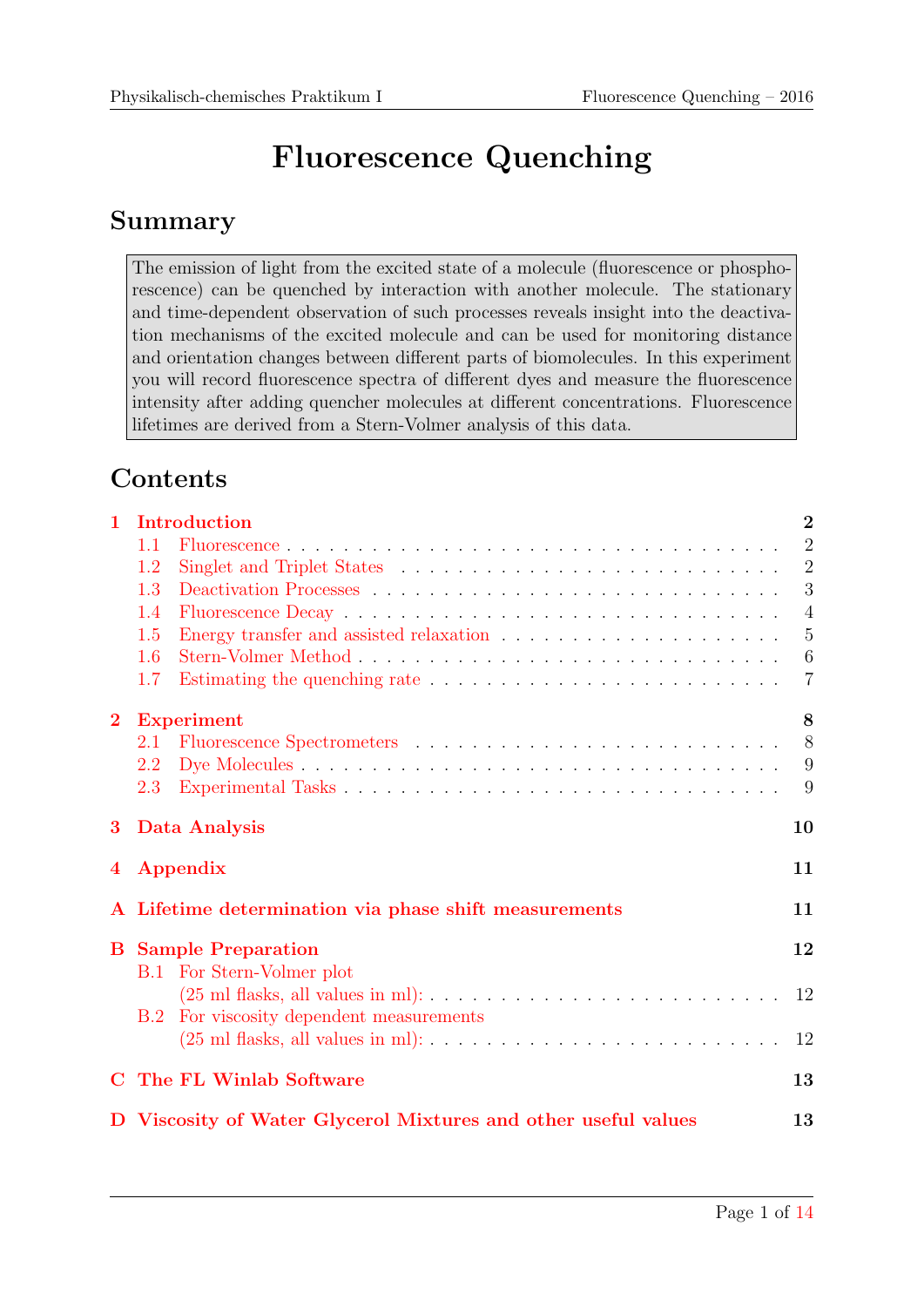### <span id="page-1-0"></span>1 Introduction

#### <span id="page-1-1"></span>1.1 Fluorescence

When a molecule absorbs light in the visible or ultraviolet range of the spectrum, it is excited from the electronic ground state to an excited state. From there it can return to the ground state by releasing the absorbed energy in the form of heat and by radiation in the visible or near-infrared spectral range. The emitted light is called fluorescence (or phosphorescence if the excited state is a triplet state, see below). Fluorescence can be detected with very high sensitivity even from single molecules and it is used in a large number of chemical and biochemical applications. Sensitive fluorescence detection relies on the fact that the emitted light usually has a longer wavelength than the intense light used for excitation, which can therefore be suppressed by filters or monochromators. This difference between absorption and fluorescence wavelength (maxima) is also known as Stokes shift and can be understood in the following way: in addition to the change of electronic structure absorption can also lead to the excitation of vibrational levels, which requires more energy or light of shorter wavelength. In some molecules like benzene, this leads to a distinct pattern (vibrational progression) in the absorption spectrum, as shown on the left hand side of Figure [1.](#page-1-3) In solution, the vibrational energy is very quickly dissipated by collisions with the solvent and the molecule adopts a new equilibrium configuration from where emission takes place. Emission can again populate excited vibrational states, this time however, in the electronic ground state (right hand side of Figure [1\)](#page-1-3). In contrast to the excitation process, the energy gaps are now smaller, leading to a shift of the fluorescence to longer wavelength.

<span id="page-1-3"></span>

Figure 1: Absorption and emission of light in the case of benzene (left) and schematically for two shifted potential energy surfaces (right). The excitation of vibrational levels leads to a blue shift in absorption and a red shift in emission.

#### <span id="page-1-2"></span>1.2 Singlet and Triplet States

If we describe the electronic states of a molecule using simple molecular orbital theory, absorption of light at longest wavelength corresponds to a transition of an electron from the highest occupied orbital to the lowest unoccupied orbital (HOMO $\rightarrow$  LUMO transition). There are two different possibilities for this excitation: The two electrons, which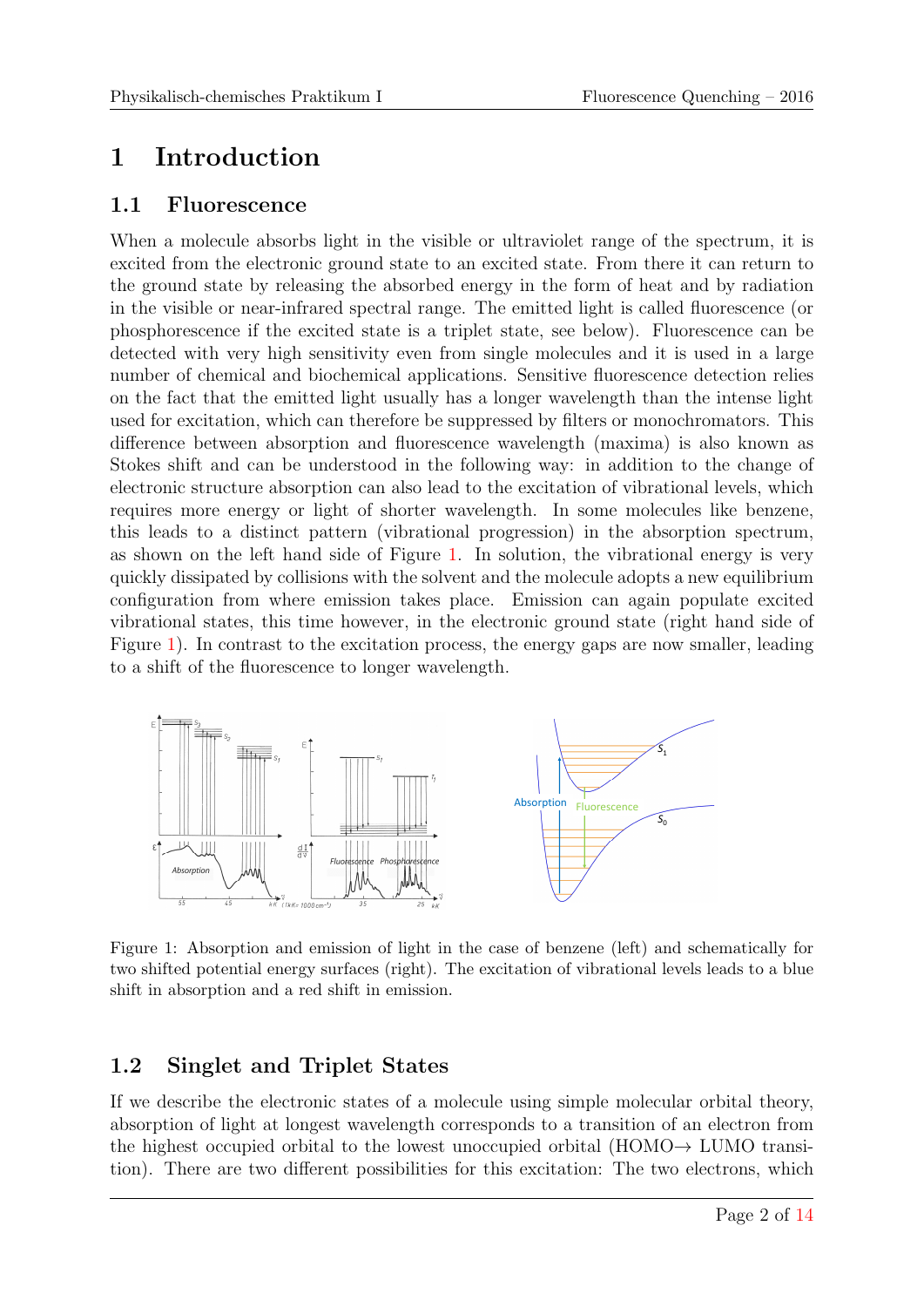<span id="page-2-1"></span>had oposite spin in the HOMO can also have oposite spin when in two different orbitals. The corresponding excited state is then called a singlet state  $S_1$ . If the spin of the two electrons points in the same direction in LUMO and HOMO, the molecule is in a triplet state  $T_1$ . Because electrons with opposite spin can stay further apart (Hund's rule) the triplet state is usually lower in energy than the corresponding singlet state. This situation is depicted at the left hand side of Figure [2.](#page-2-1)



Figure 2: Ground state  $S_0$  and first excited singlet and triplet states  $S_1$  and  $T_1$  of a molecule. The corresponding spin configurations in the HOMO and LUMO are shown schematically on the left. Arrows illustrate radiative, non-radiative and reactive deactivation processes as explained in the text.

#### <span id="page-2-0"></span>1.3 Deactivation Processes

Because of the large excess energy (more than 100 times the typical thermal energy  $kT$ ), many things can happen with a molecule after electronic excitation. The most important processes of deactivation for a polyatomic molecule are illustrated in Figure [2:](#page-2-1)

- 1. Radiative decay  $S_1 \rightarrow S_0$  (Fluorescence): Usually after very fast vibrational relaxation in S<sub>1</sub>. Rate constant  $k_f \leq 10^9 s^{-1}$ .
- 2. Non-radiative deactivation  $S_1 \rightarrow S_0$ : After a fast vibrational relaxation in  $S_1$  energy is transferred to highly excited vibrational states of the electronic ground state  $S_0$ . Via collisions with solvent molecules as well as through emission of infrared radiation, the molecule finally reaches its vibrational ground state in  $S_0$ . Rate constant  $k_{\text{nf}}$ .
- 3. Non-radiative deactivation  $S_1 \to T_1$  (Intersystem Crossing): This is a radiationless process as above, which however includes a spin change and is therefore very slow in the absence of heavier elements. Rate constant  $k_{\text{isc}}$ .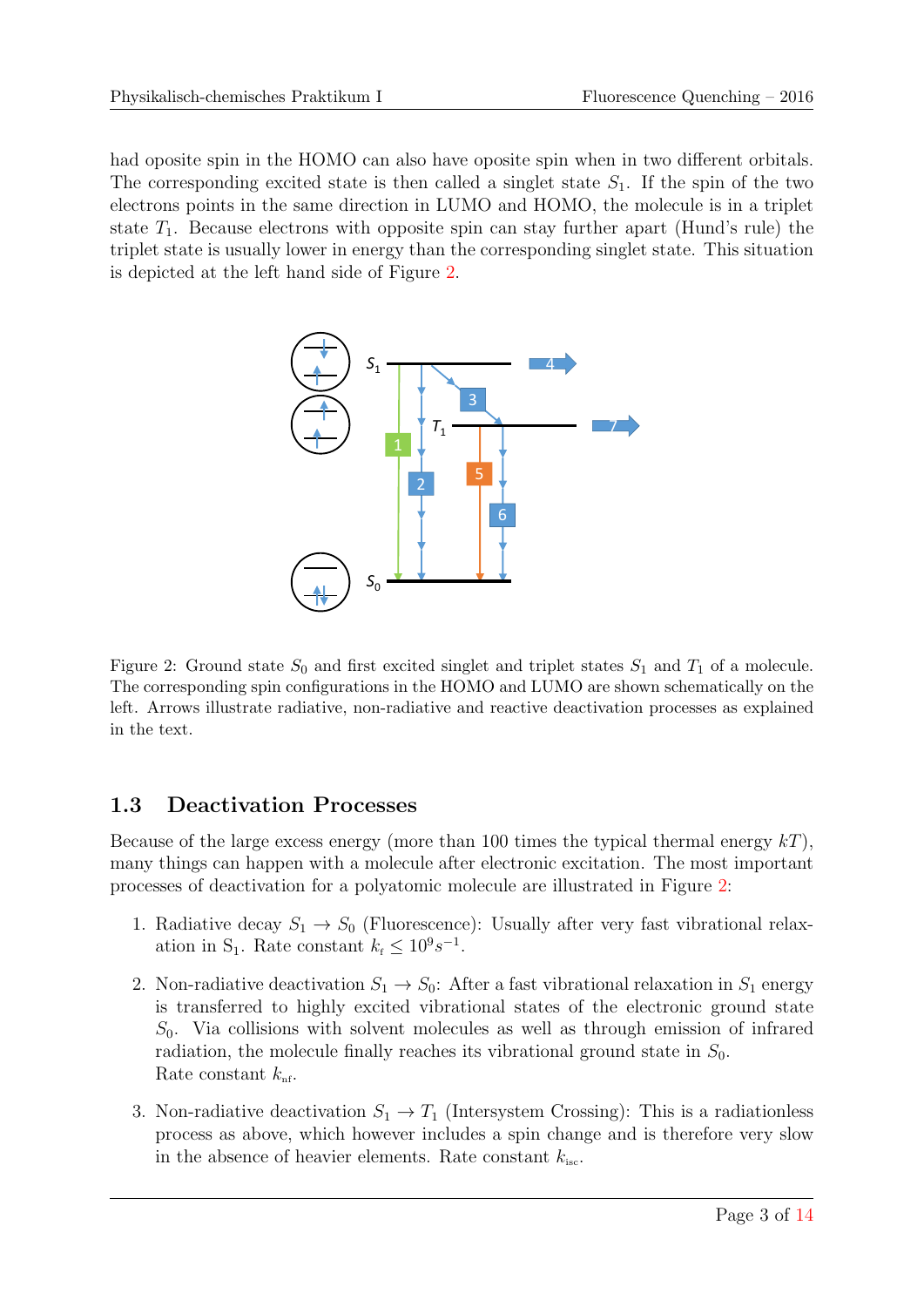4. Photo reactive channel  $S_1 \rightarrow \text{photoproduction}$ : This is usually a reaction of first order with rate constant  $k_r$ . Sometimes, however, this can be a second order (bimolecular) reaction.

After an intersystem crossing process (ISC) the molecule reaches the triplet state  $T_1$ , with similar deactivation channels:

- 5. Radiative deactivation  $T_1 \rightarrow S_0$  (Phosphorescence): This transition is spin-forbidden, which results in small rate constants:  $k_p$  is usually around  $10^{-1} - 10^0 s^{-1}$ .
- 6. Non-radiative deactivation  $T_1 \rightarrow S_0$  (Intersystem Crossing): In contrast to the singlet state, radiationless deactivation of  $T_1$  can often compete with the radiative decay. Rate constant  $k_{\text{nrT}}$ .
- 7. Photo reactive channel  $T_1 \rightarrow \text{photoproduction}$  reactions are more likely than in the singlet state because of the much longer lifetime of the triplet states. Reaction rate constant  $k_{\rm rT}$ .

#### <span id="page-3-0"></span>1.4 Fluorescence Decay

The most direct way to observe the deactivation of the excited state of a molecule is to monitor the fluorescence intensity as a function of time after the excitation light has been switched off. The fluorescence will then decay exponentially with the excited state population at the rate:

<span id="page-3-2"></span>
$$
k_{\rm f} + k_{\rm nf} + k_{\rm isc} + k_{\rm r} = k_{\rm f} + k_{\rm nf} = 1/\tau \tag{1}
$$

<span id="page-3-1"></span>where we have introduced  $k_{\text{nf}} = k_{\text{nf}} + k_{\text{isc}} + k_{\text{r}}$  as the sum of all rates of first order processes that do not lead to fluorescence. The inverse of this rate  $\tau$  is the time it takes until the detected intensity has reached  $1/e$  of its original value (see Figure [3\)](#page-3-1). In order to



Figure 3: Fluorescence intensity as a function of time after the excitation light has been switched off. The decay time  $\tau$  is the time at which only  $1/e$  of the initial fluorescence is seen. Blue:  $\tau = 10$  ns, Red  $\tau = 5$  ns.

record a fast fluorescence decay directly, however, we need very short light pulses (usually pulsed lasers), a fast detector and fast electronics. When  $k_{\rm nf}$  is very large and fluorescence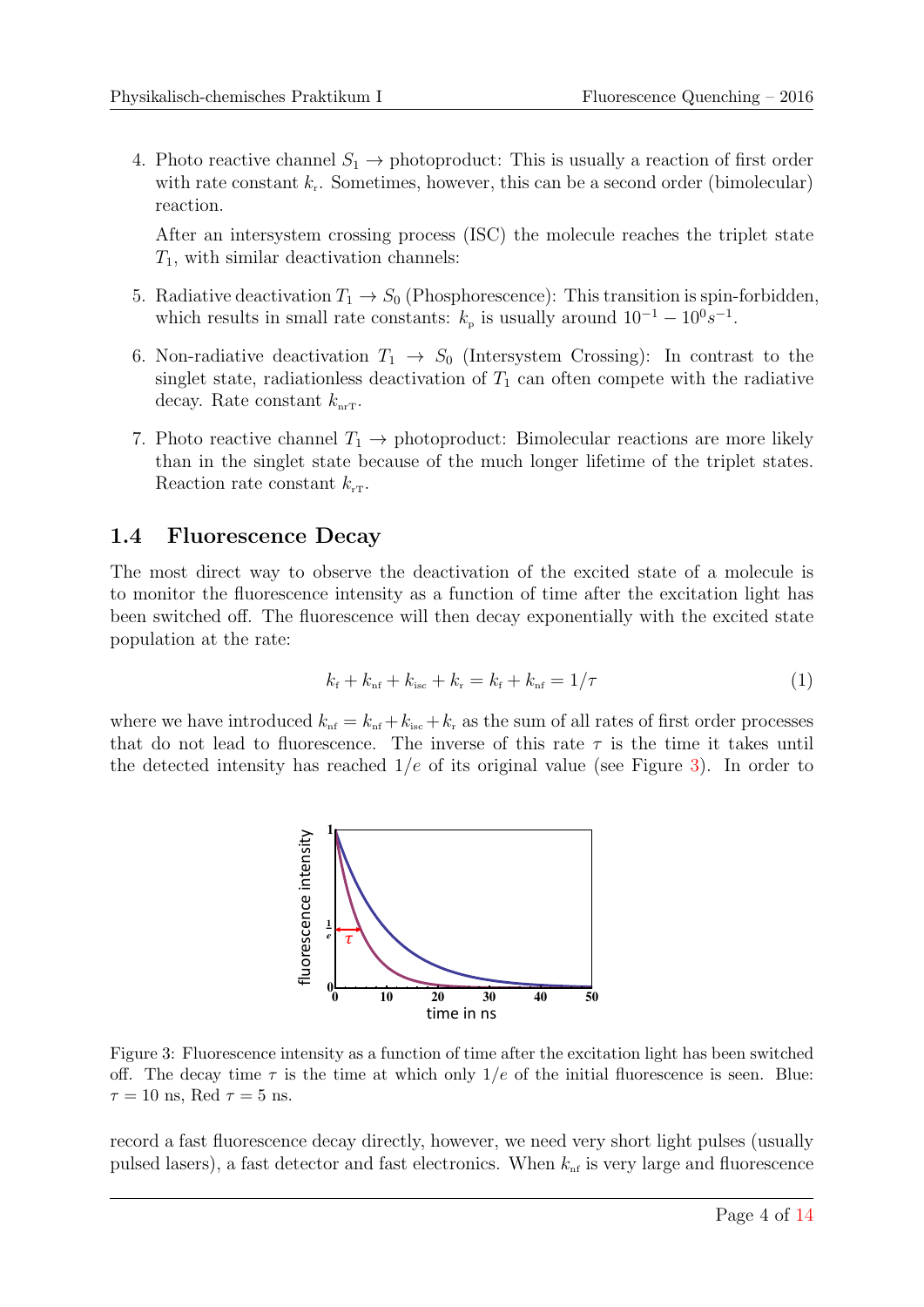lifetimes are on the sub-nanosecond timescale, even more involved experimental methods are needed. In this practical course you will use an indirect method for determining nanosecond lifetimes, which relies on a further deactivation process which is discussed in detail below:

#### <span id="page-4-0"></span>1.5 Energy transfer and assisted relaxation

Excited state deactivation by energy transfer is illustrated in Figure [4,](#page-4-1) depicting the HOMO and LUMO spin configurations. The photo excited molecule, called donor, starts in the  $S_1$  configuration and has a larger gap between HOMO and LUMO than the  $accept$ tor molecule, which is initially in the  $S_0$  ground state. As the donor returns to the ground state, the acceptor is promoted to the excited state. There are two different mechanisms by which this energy transfer can take place:

<span id="page-4-1"></span>

Figure 4: Changes in spin configuration of HOMO and LUMO during energy transfer.

Förster mechanism: Charge fluctuations in donor and acceptor can influence each other over distances of the order of 10 nm if they occur near resonance of an electronic transition in both molecules (transition dipole interaction). The probability of energy transfer in this case is proportional to the overlap between the emission spectrum of the donor and the absorption spectrum of the acceptor and decreases with donor-acceptor distance R like  $1/R^6$ . This mechanism is responsible for the transfer of energy from the light-collecting antenna complexes to the reaction centre in natural photosynthesis.

Dexter mechanism: When donor and acceptor come sufficiently close for their orbitals to overlap, the excited electron of the donor can be transferred to an unoccupied orbital of the acceptor. At the same time, an electron of the acceptor moves to the HOMO of the donor. This process is only effective for donor-acceptor distances smaller than 15Å. A common variant of this process is triplet quenching, when the donor is initially in the  $T_1$  state.

The excited states of typical quenchers like  $I^-$  are usually too high in energy for efficient resonant excitation transfer from dyes that emit in the visible, however, there can still be directed electron transfer from one molecule to another.<sup>[\[1\]](#page-12-2)</sup> During reductive quenching the quencher transfers an electron to the excited molecule, which stops to fluoresce. This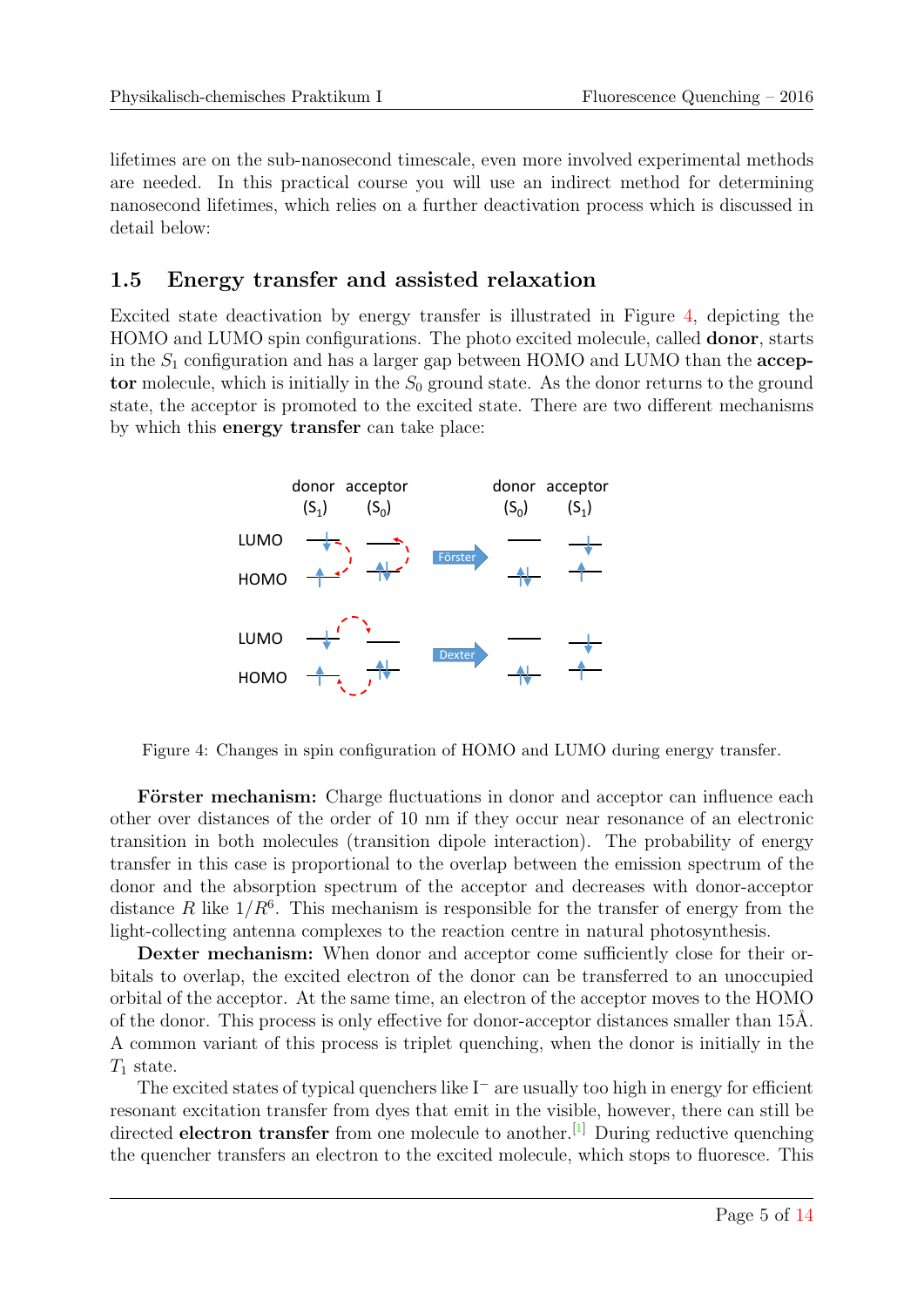is a very important step in many photocatalytic reactions, for example for solar fuel production.[\[2\]](#page-12-3)

Heavy elements can also quench fluorescence by strongly enhancing the rate of intersystem crossing (i.e. the change from triplet to singlet states or vice versa) and this relaxation mechanism is therefore known as the External heavy atom effect. The nearby heavy atom only favors the spin flip in the originally excited molecule but is not excited itself as in the Förster or Dexter mechanisms.

Apart from the reactive channels, which may require a second molecule as a reaction partner, all the deactivation processes shown in Figure [2](#page-2-1) are first order processes, meaning that they are independent of concentration. Transfer of excitation or electrons to another molecule or the external heavy atom effect, on the other hand, are strongly concentration-dependent second order processes. They are not only very important deactivation mechanisms in many biological systems, the quenching of the excited state by another molecule can also be used for the determination of short fluorescence lifetimes by relatively simple means.

#### <span id="page-5-0"></span>1.6 Stern-Volmer Method

We can gain information about the fluorescence lifetime and excited state deactivation by introducing quenchers (heavy ions or acceptor molecules) and observing the fluorescence intensity as a function of their concentration. To see how this is possible we build a rate model for the concentration of molecules in the fluorescing excited state  $S_1$  and use the following notations:

- [M] Concentration of the fluorescing molecule in the ground state
- $[M^*]$ Concentration of the molecule (donor) in the fluorescing  $S_1$  state
- [Q] Concentration of the quenching molecule (acceptor in the ground state)

Neglecting the possibility photo chemical reactions, the following processes contribute to a change of  $[M^*]$  (compare Figure [2\)](#page-2-1):

| Photo excitation                                                                 | $M \to M^*$                             | $k_{\rm abs}[M]$  |
|----------------------------------------------------------------------------------|-----------------------------------------|-------------------|
| Fluorescence                                                                     | $M^* \to M$                             | $k_f[M^*]$        |
| Non-fluorescent relaxation (intramolecular) $M^* \to M$ (or other excited state) |                                         | $k_{\rm nf}[M^*]$ |
| Quenching (intermolecular)                                                       | $M^* + Q \rightarrow M + Q$ (or $Q^*$ ) | $k_q[M^*][Q]$     |

The fraction of excited molecules at any time is usually very small (unless intense pulsed light sources are used), so  $[M] \approx const.$  Defining  $I_{\text{abs}} = k_{\text{abs}}[M]$  we obtain the following differential equation for the excited state population:

<span id="page-5-1"></span>
$$
\frac{\partial [M^*]}{\partial t} = I_{\text{abs}} - (k_{\text{f}} + k_{\text{nf}} + k_q[Q]) [M^*]
$$
\n(2)

Without quencher molecules  $([Q] = 0)$  the equation becomes even simpler:

<span id="page-5-2"></span>
$$
\frac{\partial [M^*]}{\partial t} = I_{\text{abs}} - (k_{\text{f}} + k_{\text{nf}}) [M^*]
$$
\n(3)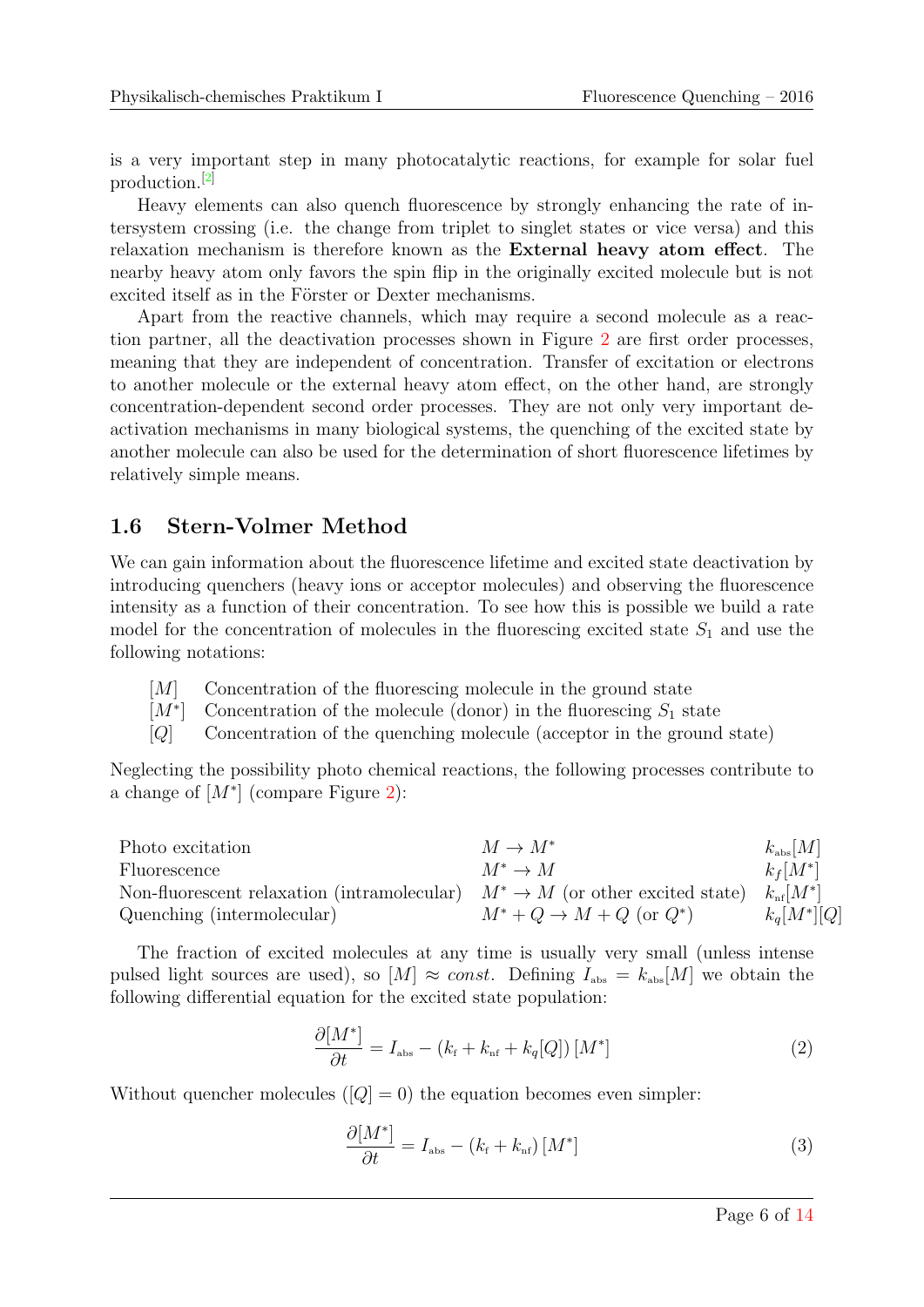Under continuous irradiation a stationary state is quickly established and the excited state population  $[M^*]$  is constant  $(\partial [M^*]/\partial t = 0)$ .

An important quantity for the determination of different reaction rate constants is the fluorescence quantum yield  $\Phi$ :

$$
\Phi = \frac{\text{number emitted photons}}{\text{number absorbed photons}} = \frac{\text{rate of emission}}{\text{rate of absorption}} \tag{4}
$$

In our notation, the rate of absorption is  $I_{\text{abs}} = k_{\text{abs}}[M]$  and the rate of emission is  $k_{\text{f}}[M^*]$ . With the help of equations [2](#page-5-1) and [3](#page-5-2) under stationary conditions  $(\partial [M^*]/\partial t = 0)$ , we obtain for the quantum efficiencies with and without quencher molecules:

$$
\Phi_Q = \frac{k_{\rm f}}{k_{\rm f} + k_{\rm nf} + k_q[Q]} \tag{5}
$$

and

$$
\Phi_0 = \frac{k_{\rm f}}{k_{\rm f} + k_{\rm nf}}\tag{6}
$$

The ratio of the quantum yields is equal to the ratio of the observed emission intensities without and with the quencher molecules:

$$
\frac{I_0}{I_Q} = \frac{\Phi_0}{\Phi_Q} = \frac{k_{\rm f} + k_{\rm nf} + k_q[Q]}{k_{\rm f} + k_{\rm nf}} = 1 + \frac{1}{k_{\rm f} + k_{\rm nf}} k_q[Q] \tag{7}
$$

Inserting the fluorescence lifetime in the absence of the quencher molecules (equation [1\)](#page-3-2) we obtain the final result (also known as Stern-Volmer equation):

<span id="page-6-1"></span>
$$
\frac{I_0}{I_Q} = 1 + \tau_{\rm f} k_q [Q] \tag{8}
$$

#### <span id="page-6-0"></span>1.7 Estimating the quenching rate

The Stern-Volmer equation allows us to determine the product  $\tau_{f}k_{q}$  from the slope of a plot of  $I_0/I_Q - 1$  against the quencher concentration [Q]. In order to extract the fluorescence lifetime of the excited molecules we thus need to know the quenching rate  $k_q$ . To estimate it, we assume that the quenching process is diffusion-limited. This means that it is much less likely that molecule and quencher come close to each other than that they interact (or exchange electrons as a donor/acceptor pair) once they actually meet. In other words, quenching (by deactivation or electron transfer) would take place much more often, if quencher and molecule were to meet more frequently.  $k_q$  is then the given by the rate at which M<sup>\*</sup> and Q meet. For two (equal) solid spheres in a solution of viscosity  $\eta$  this second order diffusion rate is given by (see e.g.  $[3]$ )

<span id="page-6-2"></span>
$$
k_{\text{diff}} = \frac{8RT}{3\eta} \tag{9}
$$

where R=8.314 JK<sup>-1</sup>mol<sup>-1</sup> is the gas constant, T is the temperature in Kelvin and  $\eta$  is the viscosity in kg m<sup>-1</sup> s<sup>-1</sup>. If quenching is diffusion-limited,  $k_q \approx k_{\text{diff}}$  should be inversely proportional to the viscosity of the solution. Note that usually only the heavy atom effect or excitation transfer of the Dexter type (electron exchange) are diffusion limited because Förster energy transfer can take place over a much longer distance.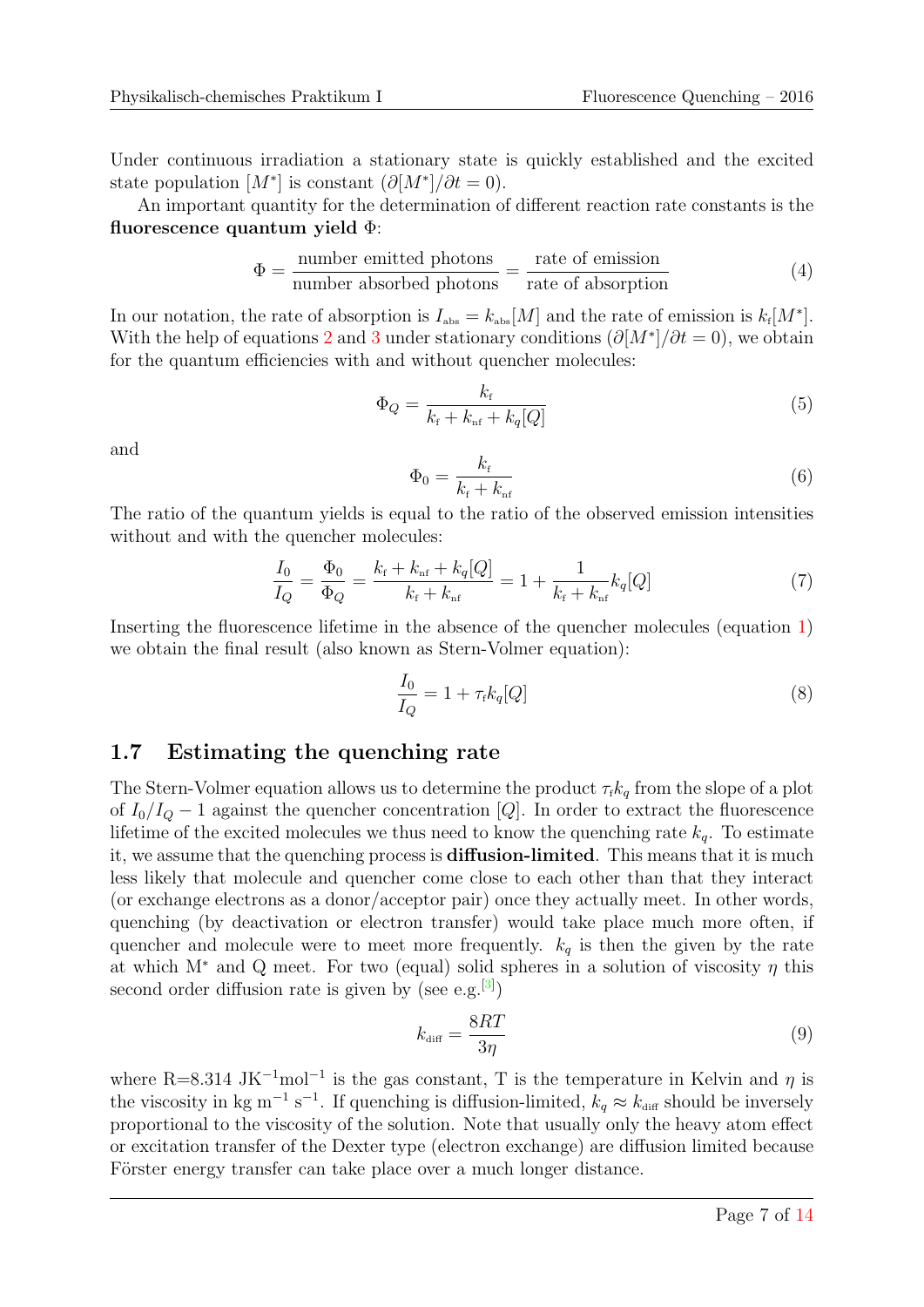### <span id="page-7-0"></span>2 Experiment

#### <span id="page-7-1"></span>2.1 Fluorescence Spectrometers

For fluorescence measurements we need to selectively excite molecules to the desired excited state, requiring light at a certain wavelength or in a limited wavelength range. For this purpose, commercial fluorescence spectrometers often use the same kind of monochromator arrangement that is found in absorption spectrometers (see the UV-vis experiment in this course). Emitted fluorescence is then again frequency selected (by a second monochromator) and can be recorded as a function of emission wavelength. In this way, emission from different excited states can be separated and, most importantly, the excitation light can be suppressed. You will have the opportunity to measure emission spectra of your dye solutions in this way.

<span id="page-7-2"></span>

Figure 5: Schematic view of a fluorescence spectrometer (top) and a simple setup for Stern-Volmer and lifetime analysis (bottom). In a commercial spectrometer, excitation and emission wavelengths are selected by monochromators instead of filters

The fluorescence intensity data for the Stern-Volmer analysis can, on the other hand,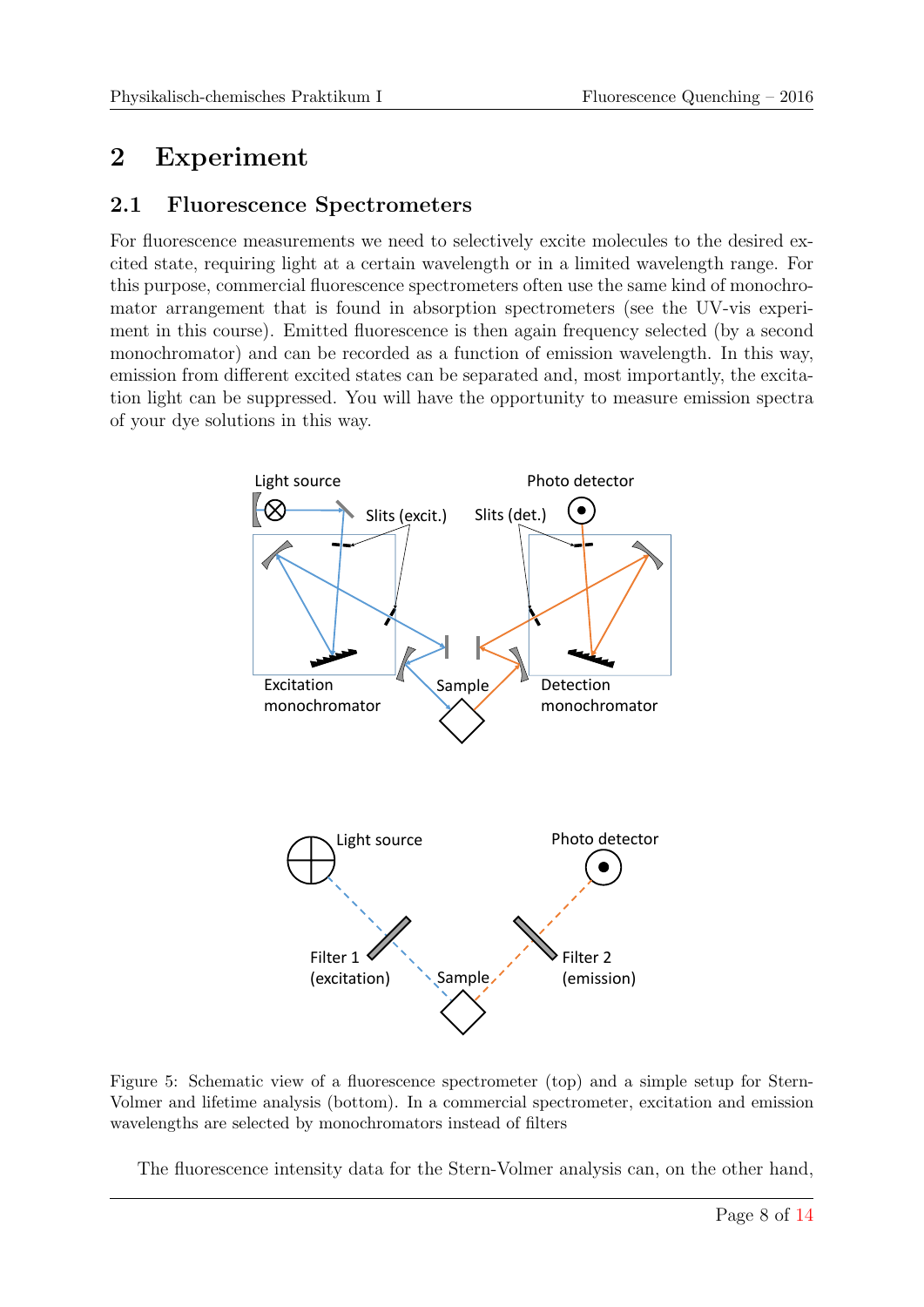be measured with a much simpler setup as shown in Fig. [5.](#page-7-2) Here the selection of excitation and detection wavelength is achieved with different filters, and/or by using a narrow-band light source, such as an LED. If we modulate the LED light source intensity at high frequency (tens of kHz), we can also measure the phase shift of a long-lived fluorescence signal (>100 ns) and determine the lifetime without the Stern-Volmer analysis. This is explained in more detail in the Appendix.

### <span id="page-8-0"></span>2.2 Dye Molecules

Like many organic dye molecules, acridinorange is an aromatic compounds, which intercalates well with DNA and can be mutagenic. In the high dilutions in which it may be used in this experiment, however, it is not very dangerous. Fluorescein, on the other hand, is rather harmless and is sometimes added to color rivers for hydrological studies. Nonetheless, carefully pay attention to cleanliness and safety. Use protective gloves and change them regularly. Remove spilled substance immediately. In case of skin contact wash thoroughly with water. The safety sheets for these compounds can be found in the laboratory.



Fluorescein **Acridinorange** 

### <span id="page-8-1"></span>2.3 Experimental Tasks

The instructions are for the dye fluorescein. An analogous procedure can be followed for acridinorange with  $CrSO_4^-$  quencher in pure water.

Fluorescein can serve as an indicator, because its fluorescence quantum efficiency drops strongly at acidic pH ( $pK_a=6.4$ ). Record the absorption and fluorescence spectra of fluorescein in basic aqueous solution and measure the integrated fluorescence intensity as a function of quencher concentration (KI). Deduce the fluorescence lifetime from a Stern-Volmer plot and repeat the measurements in a water/glycerol mixture with higher viscosity to test if fluorescence quenching is diffusion limited. Proceed as follows:

- Prepare a dilution series with 5 different quencher concentrations by adding different amounts of the stock quencher solutions to 25 ml flasks as detailed in the table in the appendix. Use a burette to add quencher solution to the empty flasks and weigh the flasks to determine the exact amount of quencher added. Add exactly 10 ml of dye stock solution (provided) to all 5 flasks and fill them with 0.1M KOH solution to 25 ml.
- Record the absorption spectra of the solution without quencher and with the highest quencher concentration, using the spectrometers of the UV-vis experiment.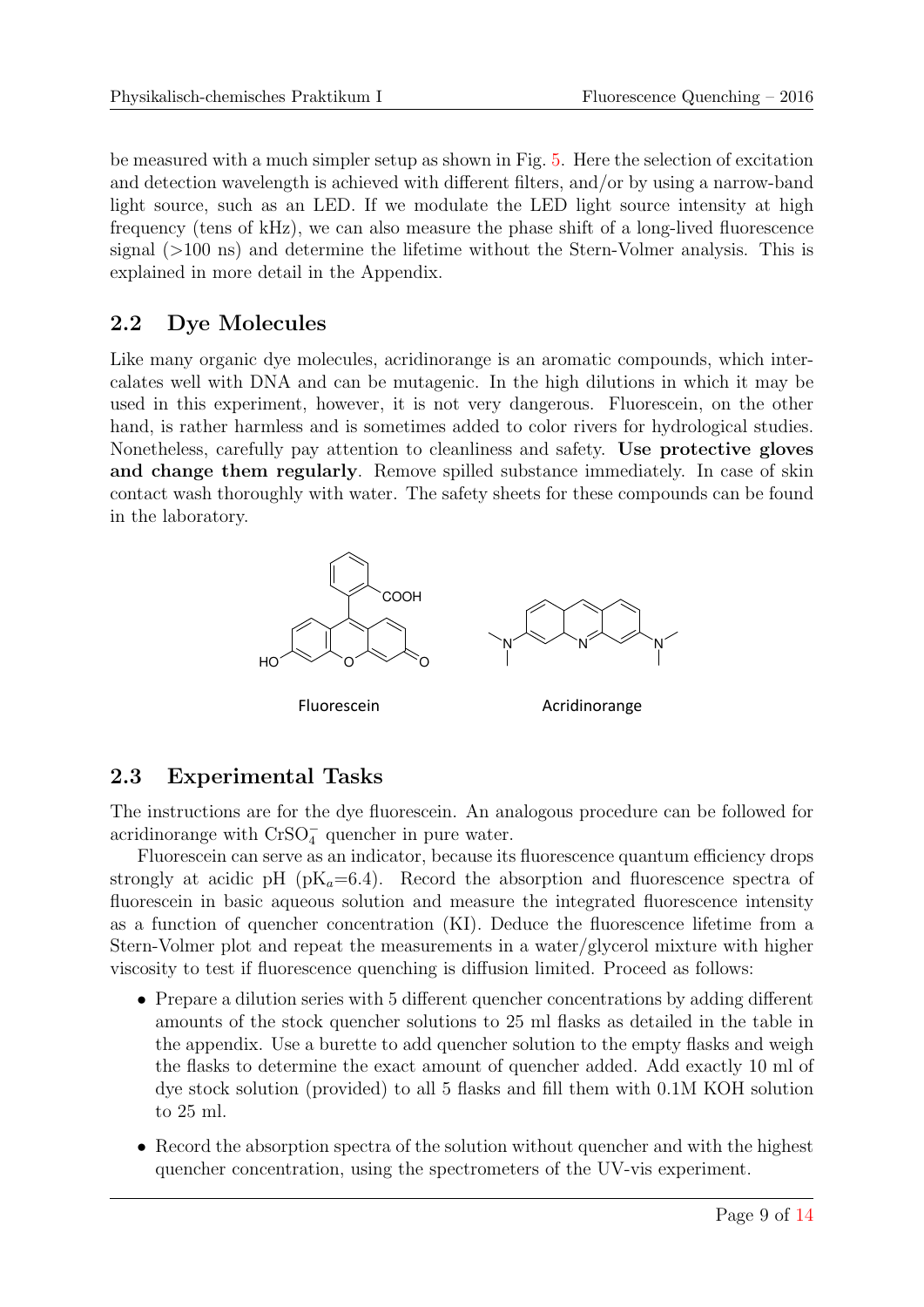- From the absorption data, deduce the range of possible excitation wavelengths and record the fluorescence spectra of the same solutions with the commercial fluorescence spectrometer. Adjust the slit width of the excitation and detection monochromators to achieve good signal to noise without saturation (see Appendix).
- Use the simpler setup (with appropriate filters if necessary) to record the fluorescence intensities  $I_Q$  of the samples with different quencher concentration. There is a turning knob and a switch with two positions at the detector. In one position of the switch, the knob can be adjusted until the output voltage is minimal (0). Flip the switch after adjustment and do not touch the knob anymore. The voltage you read is now proportional to the fluorescence intensity. Before and after each measurement of a quencher solution, also record the fluorescence intensity of the dye-only solution to obtain  $I_0$  under identical conditions for normalization.
- Repeat each measurement 2-3 times. Estimate the range of the signal fluctuations and try to obtain a mean value.
- Prepare three solutions with identical dye concentrations and increasing amounts of glycerol. Then prepare identical solutions all with the same quencher concentration (see the second table in the appendix).
- Measure the fluorescence intensity ratios of the water/glycerol solutions with and without quencher (average over several readings).
- Dispose of all dye solutions in the aqueous waste container. First collect all the alkaline fluorescein solutions in a beaker and neutralize them.

## <span id="page-9-0"></span>3 Data Analysis

- Generate combined plots of normalized absorption and fluorescence spectra.
- Calculate the exact quencher concentrations in all solutions.
- Form the ratios of quenched and unquenched fluorescence intensity  $(I_0/I_Q 1)$  and plot them against the quencher concentrations [Q] (Stern-Volmer equation [8\)](#page-6-1).
- Determine the product  $\tau_{f}k_{q}$  from the gradient of these plots (with errors and units).
- Assuming that quenching is diffusion-controlled  $(k_q = k_{\text{diff}})$  calculate the quenching rate constants  $k_q$  using equation [9](#page-6-2) ( $\eta_{H_2O} \approx 10^{-3}$  kg m<sup>-1</sup>s<sup>-1</sup>).
- Compute the fluorescence lifetime  $\tau_f$  and the experimental uncertainty.
- Plot  $(I_0/I_0 1)$  for the three water/glycerol mixtures as a function of viscosity. The viscosity of water/glycerol mixtures<sup>[\[4\]](#page-13-2)</sup> can be read off Figure [7](#page-13-3) in the appendix or calculated with the corresponding [Mathematica CDF program.](http://www.chem.uzh.ch/static/lectures/Wolfram/ViscosityGlycerolWaterMixture.cdf) Do your results support the assumption that quenching is diffusion controlled?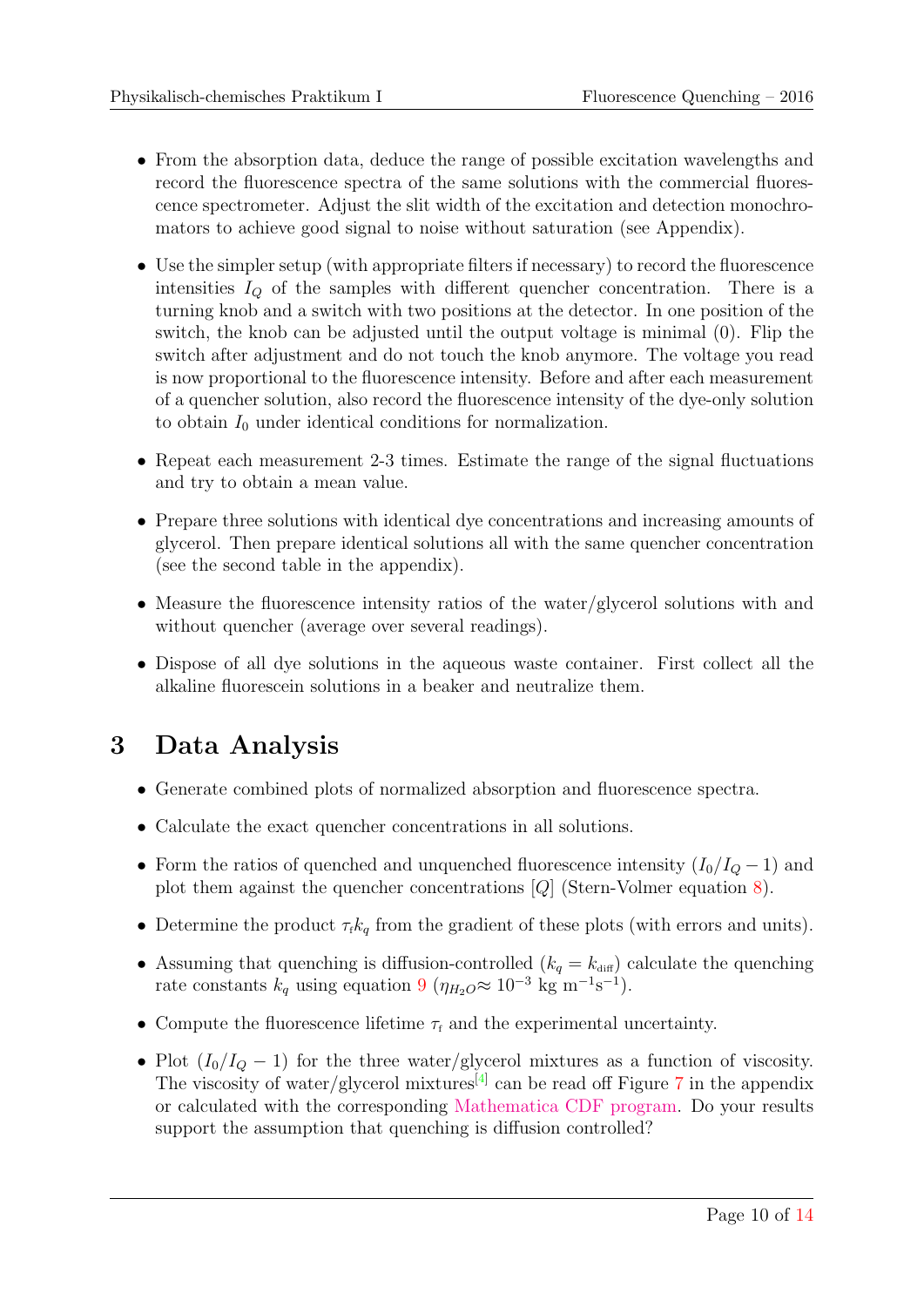<span id="page-10-2"></span>

Figure 6: Time modulation of the excitation light (blue) and the fluorescence signal (orange). When the lifetime  $\tau$  is a significant fraction of the modulation period  $2\pi/\omega$ , the fluorescence signal is shifted in time. Bottom: the detector multiplies the signal with a reference signal (black) and yields a time-integrated output.

### <span id="page-10-0"></span>4 Appendix

## <span id="page-10-1"></span>A Lifetime determination via phase shift measurements

Unless we make use of a pulsed laser, it is very difficult to turn off the excitation light fast enough to observe the fluorescence decay directly. It is, however, possible to modulate a light source - in particular modern LEDs - at 10-50 kHz frequencies. As illustrated in Fig. [6,](#page-10-2) this is slower than a typical decay time. Since the detector sees the sum of all the fluorescence signals excited at different moments in time, the fluorescence light is slightly time-shifted with respect to the excitation (or scattered) light. This shift becomes larger with increasing fluorescence lifetime. Mathematically, the detected intensity is the convolution of the cosine-modulated excitation (blue) and the exponential fluorescence decay (green):

$$
S(t,\omega,\tau) = \int_{-\infty}^{\infty} (1 + \cos \omega t_0) \frac{\Theta[t - t_0]}{\tau} \exp\left[\frac{-(t - t_0)}{\tau}\right] dt_0 = \frac{1}{1 + \tau^2 \omega^2} \left(\cos \omega t + \tau \omega \sin \omega t\right)
$$
\n(10)

A very sensitive way of measuring the time-shift is to multiply the fluorescence signal S with a reference signal which is changing between positive and negative at the modulation frequency, as shown by the black lines in Fig [6.](#page-10-2) When the sign change of this reference occurs at the maxima and minima of the modulation cosine (bottom left in Fig. [6\)](#page-10-2), integration yields the out of phase signal

$$
I_{\text{out of phase}} = \int_0^{\frac{\pi}{\omega}} S(t, \omega, \tau) - \int_{\frac{\pi}{\omega}}^{2\pi} S(t, \omega, \tau) = \tau \frac{4}{1 + \tau^2 \omega^2}
$$
(11)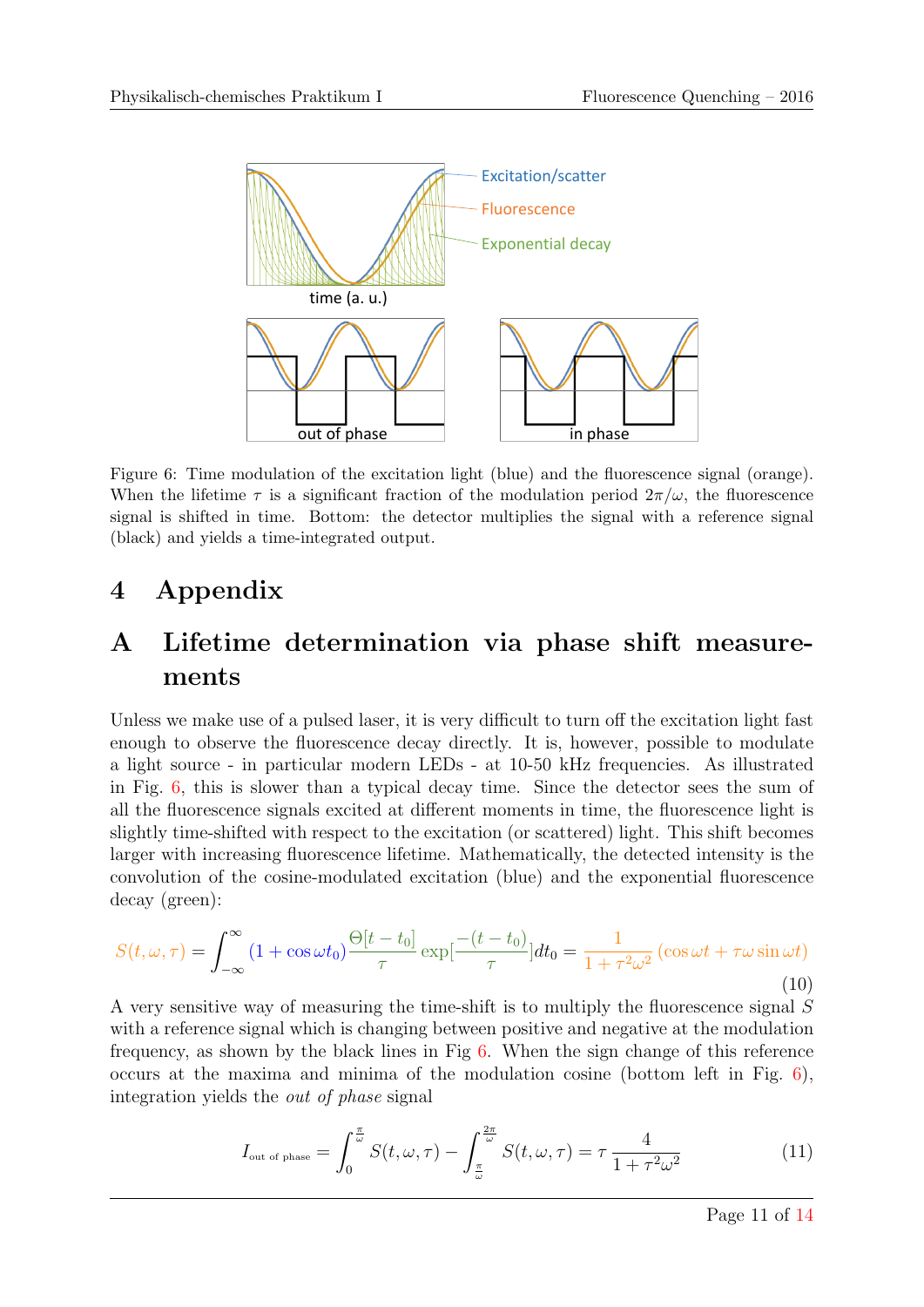This signal should be zero when  $\tau = 0$ , so we can use scattered excitation light to properly adjust the delay of the reference signal. When we now change the switch on the detector, the reference signal is time-shifted by exactly a quarter period (bottom right in Fig. [6\)](#page-10-2)and we record the in phase signal:

$$
I_{\text{in phase}} = -\int_0^{\frac{\pi}{2\omega}} S(t,\omega,\tau) + \int_{\frac{\pi}{2\omega}}^{\frac{3\pi}{2\omega}} S(t,\omega,\tau) - \int_{\frac{3\pi}{2\omega}}^{\frac{2\pi}{\omega}} S(t,\omega,\tau) = \frac{1}{\omega} \frac{4}{1 + \tau^2 \omega^2}
$$
(12)

The ratio of these two signals is simply

$$
\frac{I_{\text{out of phase}}}{I_{\text{in phase}}} = \omega \tau = 2\pi f \tau \tag{13}
$$

where f is the frequency at which the light source is modulated. The procedure for measuring the fluorescence lifetime of a dye molecule is thus rather straightforward:

- Remove any filters and replace the sample with a piece of paper in order to record the scattered excitation light.
- Turn the potentiometer knob until the *out of phase* detector output is zero.
- Measure the in phase and the out of phase signals of your sample.
- Measure the modulation frequency  $f = \omega/(2\pi)$  by connecting an oscilloscope or frequency meter to the BNC output of the detector.
- Calculate  $\omega \tau = I_{\text{out of phase}}/I_{\text{in phase}}$  and hence determine  $\tau$ .

### <span id="page-11-0"></span>B Sample Preparation

#### <span id="page-11-1"></span>B.1 For Stern-Volmer plot (25 ml flasks, all values in ml):

| Sample label                                                |  | la 1b 1c 1d 1e |                              |
|-------------------------------------------------------------|--|----------------|------------------------------|
|                                                             |  |                |                              |
| Fluorescein (in 0.1M KOH)   10 $10$ 10 $10$ 10 $10$ pipette |  |                |                              |
| $0.1M$ KOH                                                  |  |                | 15 13 10 8 5   fill to level |

### <span id="page-11-2"></span>B.2 For viscosity dependent measurements (25 ml flasks, all values in ml):

| sample                      |    |    |                     | $2a$ $2b$ $2c$ $3a$ $3b$ $3c$ |                                                                     |
|-----------------------------|----|----|---------------------|-------------------------------|---------------------------------------------------------------------|
| Fluorescein (in $0.1M$ KOH) |    |    |                     |                               | $\begin{vmatrix} 10 & 10 & 10 & 10 & 10 & 10 \end{vmatrix}$ pipette |
| $0.1$ M KI (in water)       |    |    | $0 \quad 0 \quad 5$ | 5 <sup>5</sup>                | $5$   pipette                                                       |
| Glycerol                    |    |    | $5 \t 10 \t 0$      | $5\degree$                    | $10$ burette                                                        |
| Water                       | 15 | -5 | 10                  | - 5                           | $0$   fill to level                                                 |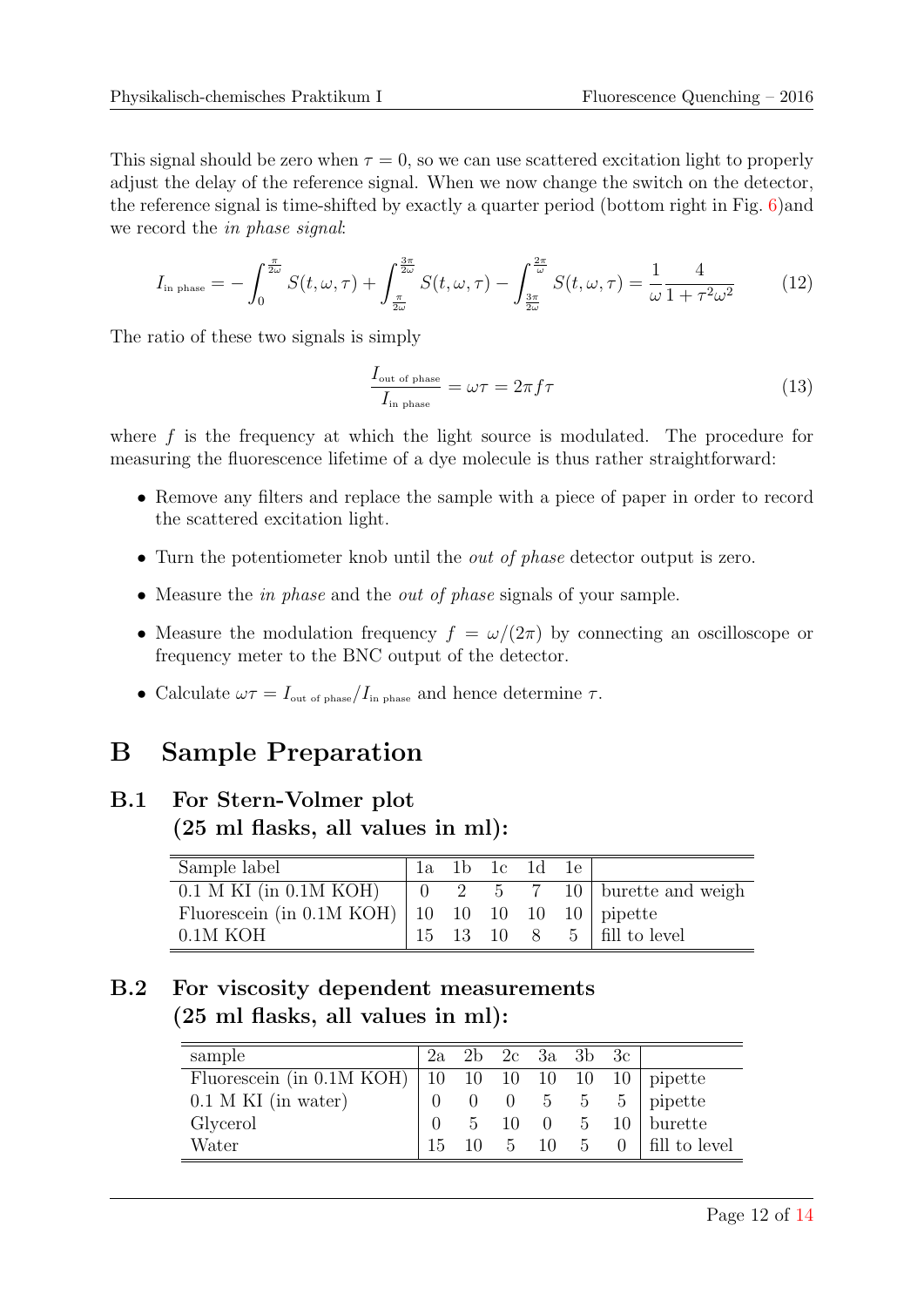Note that a neutral quencher solution is used here instead of the 0.1 M KOH solution above in order to simplify the sample preparation. The final OH concentration is thus 0.04 M, which is still more than enough to maintain the fluorescence characteristics of fluorescein.

### <span id="page-12-0"></span>C The FL Winlab Software

• After starting the software check that the program saves ASCII format data: Go to Utilities

Configuration

and set Default spectral format to ASCII. This is rather old software. Note that you cannot use directory- or filenames with spaces or more than 8 characters!

- Use an existing SCAN method or go to Application and select Scan.
- Select Emission, enter the start and stop wavelength for the emission spectrum you want to record and enter a suitable excitation wavelength.
- Adjust the slit width of the excitation and detection monochromators to get sufficient signal without saturation (1000 units).
- Add suitable filters for excitation or detection if necessary.

## <span id="page-12-1"></span>D Viscosity of Water Glycerol Mixtures and other useful values

| Acridinorange   | $438.10 \text{ g/mol}$                                             |
|-----------------|--------------------------------------------------------------------|
| Fluorescein     | 332.32 $g/mol$                                                     |
| Gas constant R  | 8.314 JK <sup><math>-1</math></sup> mol <sup><math>-1</math></sup> |
| Unit centiPoise | $1 \text{ cP} = 10^{-3} \text{ kg m}^{-1} \text{s}^{-1}$           |
|                 | $1 \text{ mol/m}^3 = 10^{-3} \text{ mol/l}$                        |

[\[5](#page-13-4)[–7\]](#page-13-5)

## References

- <span id="page-12-2"></span>[1] J. Najbar, M. Mac, Mechanisms of fluorescence quenching of aromatic molecules by potassium iodide and potassium bromide in methanolethanol solutions, J. Chem. Soc., Faraday Trans. 1991, 87, 1523–1529 [\[link\].](http://xlink.rsc.org/?DOI=FT9918701523 )
- <span id="page-12-3"></span>[2] B. Probst, M. Guttentag, A. Rodenberg, P. Hamm, R. Alberto, Photocatalytic H 2 Production from Water with Rhenium and Cobalt Complexes, *Inorg. Chem.* 2011, 50, 3404–3412 [\[link\].](http://pubs.acs.org/doi/abs/10.1021/ic102317u )